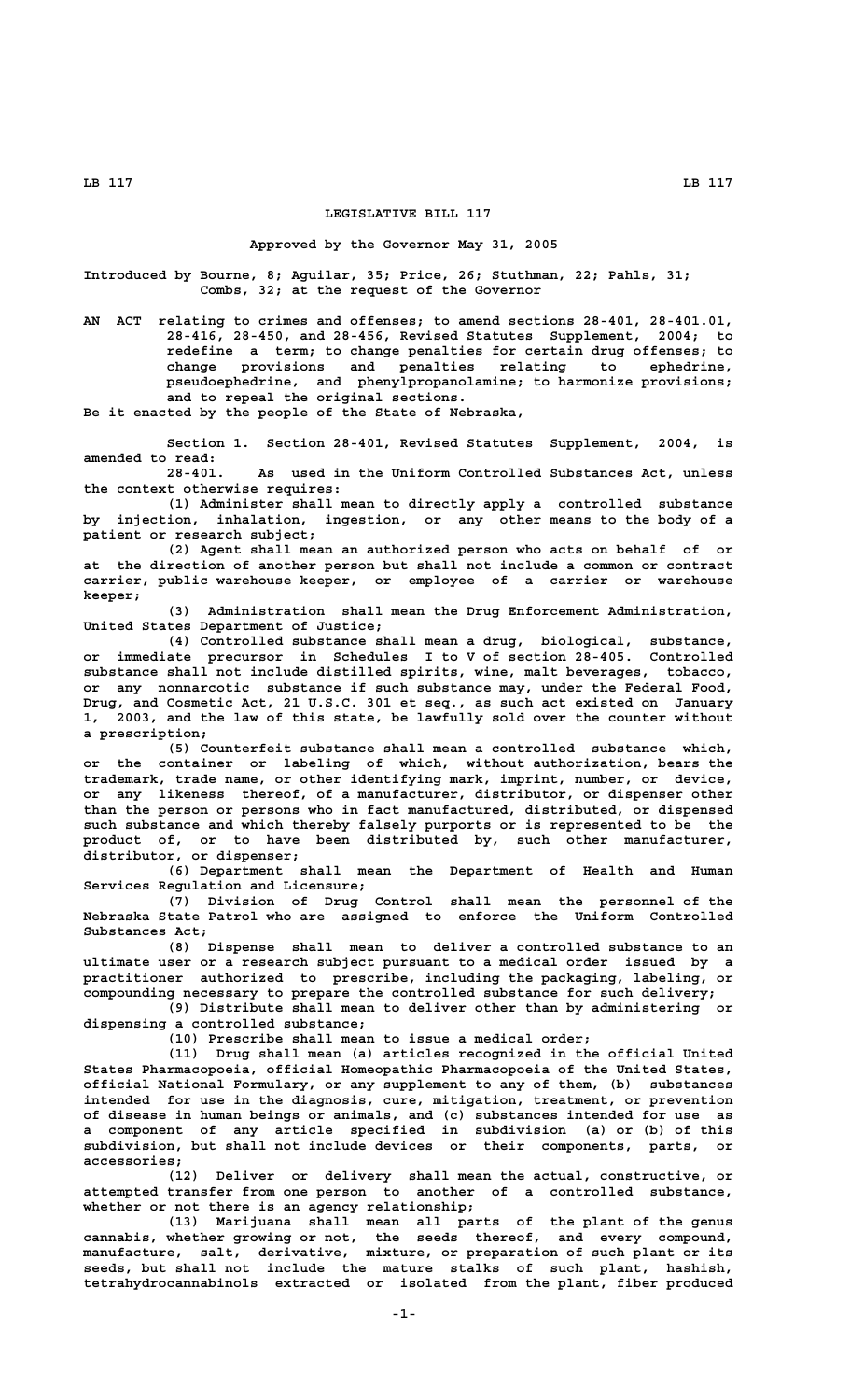**from such stalks, oil or cake made from the seeds of such plant, any other compound, manufacture, salt, derivative, mixture, or preparation of such mature stalks, or the sterilized seed of such plant which is incapable of germination. When the weight of marijuana is referred to in the Uniform Controlled Substances Act, it shall mean its weight at or about the time it is seized or otherwise comes into the possession of law enforcement authorities, whether cured or uncured at that time;**

**(14) Manufacture shall mean the production, preparation, propagation, compounding, conversion, or processing of a controlled substance, either directly or indirectly, by extraction from substances of natural origin, independently by means of chemical synthesis, or by a combination of extraction and chemical synthesis, and shall include any packaging or repackaging of the substance or labeling or relabeling of its container. Manufacture shall not include the preparation or compounding of a controlled substance by an individual for his or her own use, except for the preparation or compounding of components or ingredients used for or intended to be used for the manufacture of methamphetamine, or the preparation, compounding, conversion, packaging, or labeling of a controlled substance: (a) By a practitioner as an incident to his or her prescribing, administering, or dispensing of a controlled substance in the course of his or her professional practice; or (b) by a practitioner, or by his or her authorized agent under his or her supervision, for the purpose of, or as an incident to, research, teaching, or chemical analysis and not for sale;**

**(15) Narcotic drug shall mean any of the following, whether produced directly or indirectly by extraction from substances of vegetable origin, independently by means of chemical synthesis, or by a combination of extraction and chemical synthesis: (a) Opium, opium poppy and poppy straw, coca leaves, and opiates; (b) a compound, manufacture, salt, derivative, or preparation of opium, coca leaves, or opiates; or (c) a substance and any compound, manufacture, salt, derivative, or preparation thereof which is chemically equivalent to or identical with any of the substances referred to in subdivisions (a) and (b) of this subdivision, except that the words narcotic drug as used in the Uniform Controlled Substances Act shall not include decocainized coca leaves or extracts of coca leaves, which extracts do not contain cocaine or ecgonine, or isoquinoline alkaloids of opium;**

**(16) Opiate shall mean any substance having an addiction-forming or addiction-sustaining liability similar to morphine or being capable of conversion into a drug having such addiction-forming or addiction-sustaining liability. Opiate shall not include the dextrorotatory isomer of 3-methoxy-n methylmorphinan and its salts. Opiate shall include its racemic and levorotatory forms;**

**(17) Opium poppy shall mean the plant of the species Papaver somniferum L., except the seeds thereof;**

**(18) Poppy straw shall mean all parts, except the seeds, of the opium poppy after mowing;**

**(19) Person shall mean any corporation, association, partnership, limited liability company, or one or more individuals;**

**(20) Practitioner shall mean a physician, physician assistant, dentist, veterinarian, pharmacist, podiatrist, optometrist, certified nurse midwife, advanced practice registered nurse, certified registered nurse anesthetist, scientific investigator, pharmacy, hospital, or any other person licensed, registered, or otherwise permitted to distribute, dispense, prescribe, conduct research with respect to, or administer a controlled substance in the course of practice or research in this state, including an emergency medical service as defined in section 71-5175;**

**(21) Production shall include the manufacture, planting, cultivation, or harvesting of a controlled substance;**

**(22) Immediate precursor shall mean a substance which is the principal compound commonly used or produced primarily for use and which is an immediate chemical intermediary used or likely to be used in the manufacture of a controlled substance, the control of which is necessary to prevent, curtail, or limit such manufacture;**

**(23) State shall mean the State of Nebraska;**

**(24) Ultimate user shall mean a person who lawfully possesses a controlled substance for his or her own use, for the use of a member of his or her household, or for administration to an animal owned by him or her or by a member of his or her household;**

**(25) Hospital shall have the same meaning as in section 71-419;**

**(26) Cooperating individual shall mean any person, other than a commissioned law enforcement officer, who acts on behalf of, at the request of, or as agent for a law enforcement agency for the purpose of gathering or obtaining evidence of offenses punishable under the Uniform Controlled**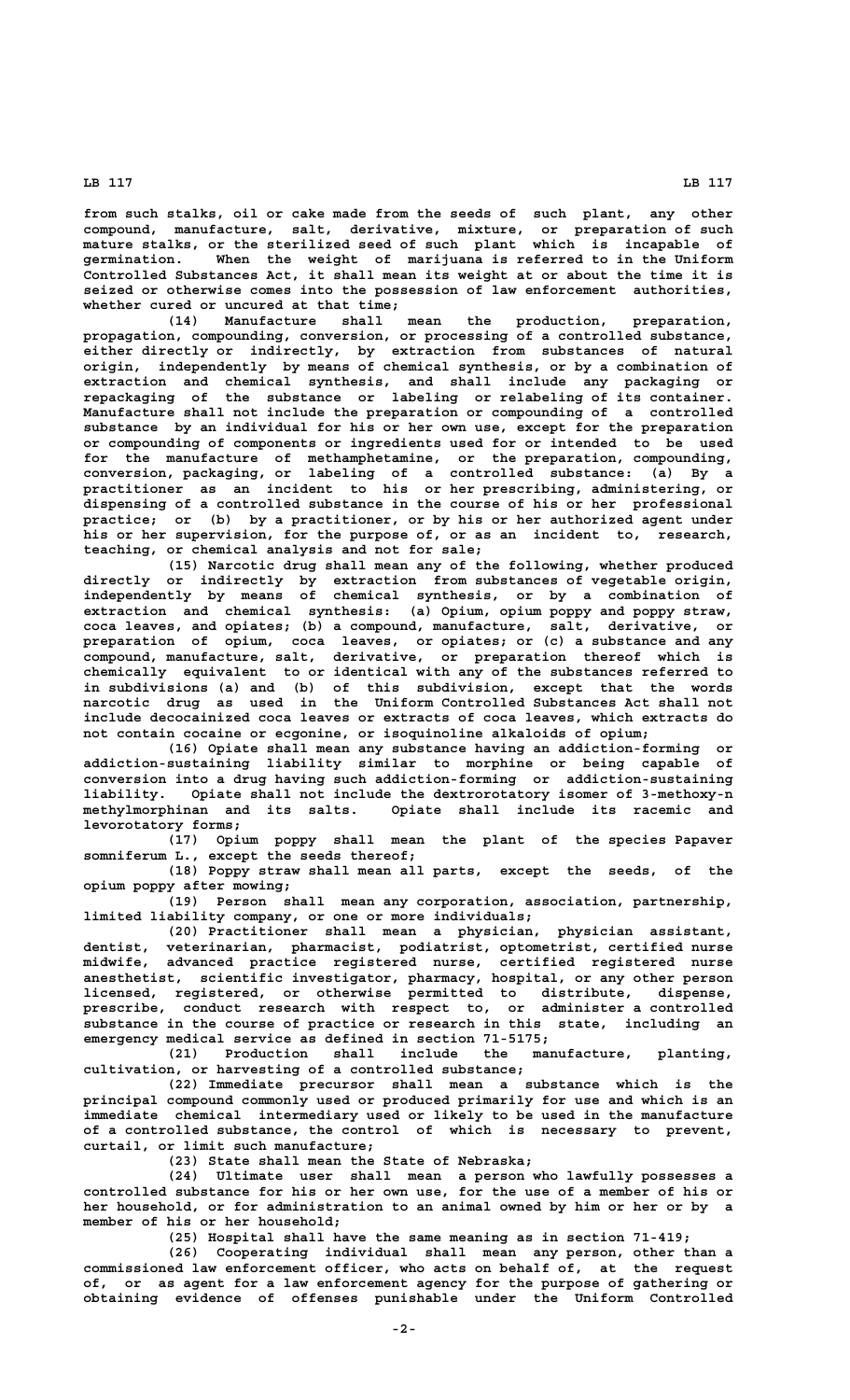**(27) Hashish or concentrated cannabis shall mean: (a) The separated resin, whether crude or purified, obtained from a plant of the genus cannabis; or (b) any material, preparation, mixture, compound, or other substance which contains ten percent or more by weight of tetrahydrocannabinols;**

**(28) Exceptionally hazardous drug shall mean (a) a narcotic drug, (b) thiophene analog of phencyclidine, (c) phencyclidine, (d) amobarbital, (e) —— \_\_\_\_\_\_\_\_\_\_\_\_\_\_\_\_\_\_\_\_\_\_\_\_\_\_\_\_\_\_\_\_\_\_\_\_\_\_\_\_\_ secobarbital, or (f) pentobarbital, (g) amphetamine, or (h) methamphetamine;**

**(29) Imitation controlled substance shall mean a substance which is not a controlled substance but which, by way of express or implied representations and consideration of other relevant factors including those specified in section 28-445, would lead a reasonable person to believe the substance is a controlled substance. A placebo or registered investigational drug manufactured, distributed, possessed, or delivered in the ordinary course of practice or research by a health care professional shall not be deemed to be an imitation controlled substance;**

**(30)(a) Controlled substance analogue shall mean a substance (i) the chemical structure of which is substantially similar to the chemical structure of a Schedule I or Schedule II controlled substance as provided in section 28-405 or (ii) which has a stimulant, depressant, analgesic, or hallucinogenic effect on the central nervous system that is substantially similar to or greater than the stimulant, depressant, analgesic, or hallucinogenic effect on the central nervous system of a Schedule I or Schedule II controlled substance as provided in section 28-405. A controlled substance analogue shall, to the extent intended for human consumption, be treated as a controlled substance under Schedule I of section 28-405 for purposes of the Uniform Controlled Substances Act; and**

**(b) Controlled substance analogue shall not include (i) a controlled substance, (ii) any substance generally recognized as safe and effective within the meaning of the Federal Food, Drug, and Cosmetic Act, 21 U.S.C. 301 et seq., as such act existed on January 1, 2003, (iii) any substance for which there is an approved new drug application, or (iv) with respect to a particular person, any substance if an exemption is in effect for investigational use for that person, under section 505 of the Federal Food, Drug, and Cosmetic Act, 21 U.S.C. 355, as such section existed on January 1, 2003, to the extent conduct with respect to such substance is pursuant to such exemption;**

**(31) Anabolic steroid shall mean any drug or hormonal substance, chemically and pharmacologically related to testosterone (other than estrogens, progestins, and corticosteroids), that promotes muscle growth and includes any controlled substance in Schedule III(d) of section 28-405. Anabolic steroid shall not include any anabolic steroid which is expressly intended for administration through implants to cattle or other nonhuman species and has been approved by the Secretary of Health and Human Services for such administration, but if any person prescribes, dispenses, or distributes such a steroid for human use, such person shall be considered to have prescribed, dispensed, or distributed an anabolic steroid within the meaning of this subdivision;**

**(32) Chart order shall mean an order for a controlled substance issued by a practitioner for a patient who is in the hospital where the chart is stored or for a patient receiving detoxification treatment or maintenance treatment pursuant to section 28-412. Chart order shall not include a prescription;**

**(33) Medical order shall mean a prescription, a chart order, or an order for pharmaceutical care issued by a practitioner;**

**(34) Prescription shall mean an order for a controlled substance issued by a practitioner. Prescription shall not include a chart order; (35) Registrant shall mean any person who has a controlled**

**substances registration issued by the state or the administration; (36) Reverse distributor shall mean a person whose primary function**

**is to act as an agent for a pharmacy, wholesaler, manufacturer, or other entity by receiving, inventorying, and managing the disposition of outdated, expired, or otherwise nonsaleable controlled substances; and**

**(37) Signature shall mean the name, word, or mark of a person written in his or her own hand with the intent to authenticate a writing or other form of communication or a digital signature which complies with section 86-611.**

**Sec. 2. Section 28-401.01, Revised Statutes Supplement, 2004, is amended to read:**

**28-401.01. Sections 28-401 to 28-456 and section 6 of this act \_\_\_\_\_\_\_\_\_\_\_\_\_\_\_\_\_\_\_\_\_\_\_\_\_\_\_\_\_\_ shall be known and may be cited as the Uniform Controlled Substances Act.**

**Sec. 3. Section 28-416, Revised Statutes Supplement, 2004, is**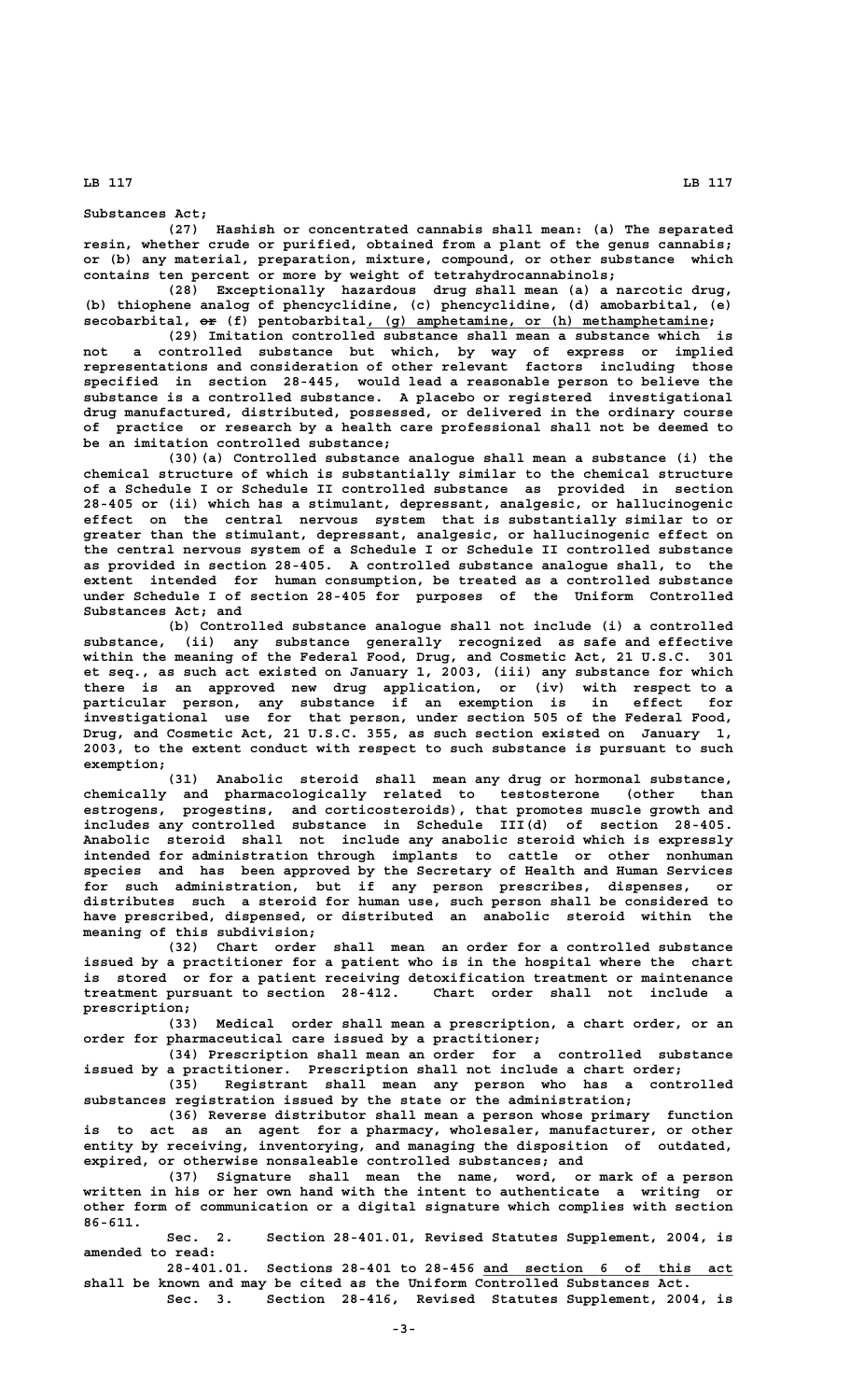**amended to read:**

**28-416. (1) Except as authorized by the Uniform Controlled Substances Act, it shall be unlawful for any person knowingly or intentionally: (a) To manufacture, distribute, deliver, dispense, or possess with intent to manufacture, distribute, deliver, or dispense a controlled substance; or (b) to create, distribute, or possess with intent to distribute a counterfeit controlled substance.**

**(2) Except as provided in subsections (4), (5), (7), (8), (9), and (10) of this section, any person who violates subsection (1) of this section with respect to: (a) A controlled substance classified in Schedule I, II, or III of section 28-405 which is an exceptionally hazardous drug shall be guilty of a Class II felony; (b) any other controlled substance classified in Schedule I, II, or III of section 28-405 shall be guilty of a Class III felony; or (c) a controlled substance classified in Schedule IV or V of section 28-405 shall be guilty of a Class IIIA felony.**

**(3) A person knowingly or intentionally possessing a controlled substance, except marijuana, unless such substance was obtained directly or pursuant to a medical order issued by a practitioner authorized to prescribe while acting in the course of his or her professional practice, or except as otherwise authorized by the act, shall be guilty of a Class IV felony.**

**(4)(a) Except as authorized by the Uniform Controlled Substances Act, any person eighteen years of age or older who knowingly or intentionally manufactures, distributes, delivers, dispenses, or possesses with intent to manufacture, distribute, deliver, or dispense a controlled substance or a counterfeit controlled substance (i) to a person under the age of eighteen years, (ii) in, on, or within one thousand feet of the real property comprising a public or private elementary, vocational, or secondary school, a community college, a public or private college, junior college, or university, or a playground, or (iii) within one hundred feet of a public or private youth center, public swimming pool, or video arcade facility shall be punished by the next higher penalty classification than the penalty prescribed in subsection (2), (7), (8), (9), or (10) of this section, depending upon the controlled substance involved, for the first violation and for a second or subsequent violation shall be punished by the next higher penalty classification than that prescribed for a first violation of this subsection, but in no event shall such person be punished by a penalty greater than a Class IB felony.**

**(b) For purposes of this subsection:**

**(i) Playground shall mean any outdoor facility, including any parking lot appurtenant to the facility, intended for recreation, open to the public, and with any portion containing three or more apparatus intended for the recreation of children, including sliding boards, swingsets, and teeterboards;**

**(ii) Video arcade facility shall mean any facility legally accessible to persons under eighteen years of age, intended primarily for the use of pinball and video machines for amusement, and containing a minimum of ten pinball or video machines; and**

**(iii) Youth center shall mean any recreational facility or gymnasium, including any parking lot appurtenant to the facility or gymnasium, intended primarily for use by persons under eighteen years of age which regularly provides athletic, civic, or cultural activities.**

**(5)(a) Except as authorized by the Uniform Controlled Substances Act, it shall be unlawful for any person eighteen years of age or older to knowingly and intentionally employ, hire, use, cause, persuade, coax, induce, entice, seduce, or coerce any person under the age of eighteen years to manufacture, transport, distribute, carry, deliver, dispense, prepare for delivery, offer for delivery, or possess with intent to do the same a controlled substance or a counterfeit controlled substance.**

**(b) Except as authorized by the Uniform Controlled Substances Act, it shall be unlawful for any person eighteen years of age or older to knowingly and intentionally employ, hire, use, cause, persuade, coax, induce, entice, seduce, or coerce any person under the age of eighteen years to aid and abet any person in the manufacture, transportation, distribution, carrying, delivery, dispensing, preparation for delivery, offering for delivery, or possession with intent to do the same of a controlled substance or a counterfeit controlled substance.**

**(c) Any person who violates subdivision (a) or (b) of this subsection shall be punished by the next higher penalty classification than the penalty prescribed in subsection (2), (7), (8), (9), or (10) of this section, depending upon the controlled substance involved, for the first violation and for a second or subsequent violation shall be punished by the next higher penalty classification than that prescribed for a first violation**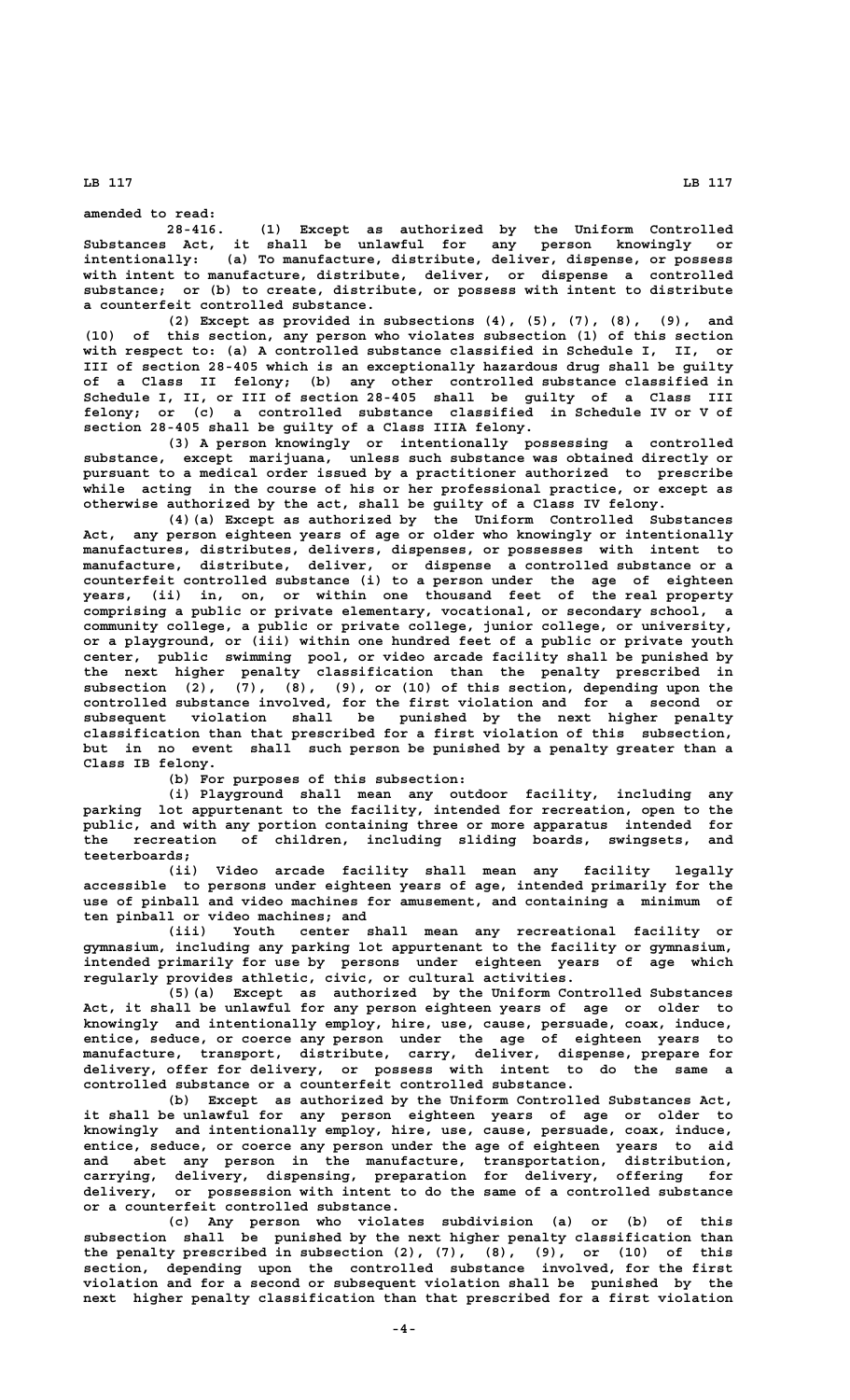**of this subsection, but in no event shall such person be punished by a penalty greater than a Class IB felony. (6) It shall not be a defense to prosecution for violation of subsection (4) or (5) of this section that the defendant did not know the age of the person through whom the defendant violated such subsection. (7) Any person who violates subsection (1) of this section with respect to cocaine or any mixture or substance containing a detectable amount of cocaine in a quantity of: (a) One hundred forty grams or more shall be guilty of a Class IB felony; (b) At least twenty-eight grams but less than one hundred forty grams shall be guilty of a Class IC felony; or (c) At least ten grams but less than twenty-eight grams shall be guilty of a Class ID felony. (8) Any person who violates subsection (1) of this section with respect to base cocaine (crack) or any mixture or substance containing a detectable amount of base cocaine in a quantity of: (a) One hundred forty grams or more shall be guilty of a Class IB felony; (b) At least twenty-eight grams but less than one hundred forty grams shall be guilty of a Class IC felony; or (c) At least ten grams but less than twenty-eight grams shall be guilty of a Class ID felony. (9) Any person who violates subsection (1) of this section with respect to heroin or any mixture or substance containing a detectable amount of heroin in a quantity of: (a) Five hundred grams or more shall be guilty of a Class IB felony; ——— ———— ——————— ————— —— ———— ————— —— —————— —— — ————— —— ———————**  $\left\{\text{b}\right\}$  One hundred grams or more but less than five hundred grams shall be guilty of a Class IC felony; or **(c) Twenty-eight grams or more but less than one hundred grams shall ——— ———————————— ————— —— ———— ——— ———— ———— ——— ——————— ————— —————** <del>be guilty of a Class ID felony</del> (a) One hundred forty grams or more shall be  **\_\_\_\_\_\_\_\_\_\_\_\_\_\_\_\_\_\_\_\_\_\_\_\_\_\_\_\_ guilty of a Class IB felony; \_\_\_\_\_\_\_\_\_\_\_\_\_\_\_\_\_\_\_\_\_\_\_\_\_\_\_\_\_\_\_\_\_\_\_\_\_\_\_\_\_\_\_\_\_\_\_\_\_\_\_\_\_\_\_\_\_\_\_\_\_\_\_\_\_\_\_\_ (b) At least twenty-eight grams but less than one hundred forty \_\_\_\_\_\_\_\_\_\_\_\_\_\_\_\_\_\_\_\_\_\_\_\_\_\_\_\_\_\_\_\_\_\_\_\_\_\_\_\_\_\_\_\_\_\_ grams shall be guilty of a Class IC felony; or \_\_\_\_\_\_\_\_\_\_\_\_\_\_\_\_\_\_\_\_\_\_\_\_\_\_\_\_\_\_\_\_\_\_\_\_\_\_\_\_\_\_\_\_\_\_\_\_\_\_\_\_\_\_\_\_\_\_\_\_\_\_\_\_\_\_\_\_ (c) At least ten grams but less than twenty-eight grams shall be \_\_\_\_\_\_\_\_\_\_\_\_\_\_\_\_\_\_\_\_\_\_\_\_\_\_\_ guilty of a Class ID felony. (10) Any person who violates subsection (1) of this section with respect to amphetamine, its salts, optical isomers, and salts of its isomers, or with respect to methamphetamine, its salts, optical isomers, and salts of its isomers, in a quantity of:**  $\{a\}$  Sixteen ounces or more shall be guilty of a Class IC felony;  $\overline{a}$  +b) Seven ounces or more but less than sixteen ounces shall be guilty of a Class ID felony; or **(c) Three and one-half ounces or more but less than seven ounces ——— ————— ——— ———————— —————— —— ———— ——— ———— ———— ————— —————** shall be guilty of a Class II felony (a) One hundred forty grams or more shall  **\_\_\_\_\_\_\_\_\_\_\_\_\_\_\_\_\_\_\_\_\_\_\_\_\_\_\_\_\_\_\_ be guilty of a Class IB felony; \_\_\_\_\_\_\_\_\_\_\_\_\_\_\_\_\_\_\_\_\_\_\_\_\_\_\_\_\_\_\_\_\_\_\_\_\_\_\_\_\_\_\_\_\_\_\_\_\_\_\_\_\_\_\_\_\_\_\_\_\_\_\_\_\_\_\_\_ (b) At least twenty-eight grams but less than one hundred forty \_\_\_\_\_\_\_\_\_\_\_\_\_\_\_\_\_\_\_\_\_\_\_\_\_\_\_\_\_\_\_\_\_\_\_\_\_\_\_\_\_\_\_\_\_\_ grams shall be guilty of a Class IC felony; or \_\_\_\_\_\_\_\_\_\_\_\_\_\_\_\_\_\_\_\_\_\_\_\_\_\_\_\_\_\_\_\_\_\_\_\_\_\_\_\_\_\_\_\_\_\_\_\_\_\_\_\_\_\_\_\_\_\_\_\_\_\_\_\_\_\_\_\_ (c) At least ten grams but less than twenty-eight grams shall be \_\_\_\_\_\_\_\_\_\_\_\_\_\_\_\_\_\_\_\_\_\_\_\_\_\_\_ guilty of a Class ID felony. (11) Any person knowingly or intentionally possessing marijuana weighing more than one ounce but not more than one pound shall be guilty of a Class IIIA misdemeanor. (12) Any person knowingly or intentionally possessing marijuana weighing more than one pound shall be guilty of a Class IV felony. (13) Any person knowingly or intentionally possessing marijuana weighing one ounce or less shall: (a) For the first offense, be guilty of an infraction, receive a citation, be fined one hundred dollars, and be assigned to attend a course as prescribed in section 29-433 if the judge determines that attending such course is in the best interest of the individual defendant; (b) For the second offense, be guilty of a Class IV misdemeanor, receive a citation, and be fined two hundred dollars and may be imprisoned not to exceed five days; and (c) For the third and all subsequent offenses, be guilty of a Class IIIA misdemeanor, receive a citation, be fined three hundred dollars, and be imprisoned not to exceed seven days. (14) Any person convicted of violating this section, if placed on probation, shall, as a condition of probation, satisfactorily attend and**

**complete appropriate treatment and counseling on drug abuse provided by a program authorized under the Nebraska Behavioral Health Services Act or other licensed drug treatment facility.**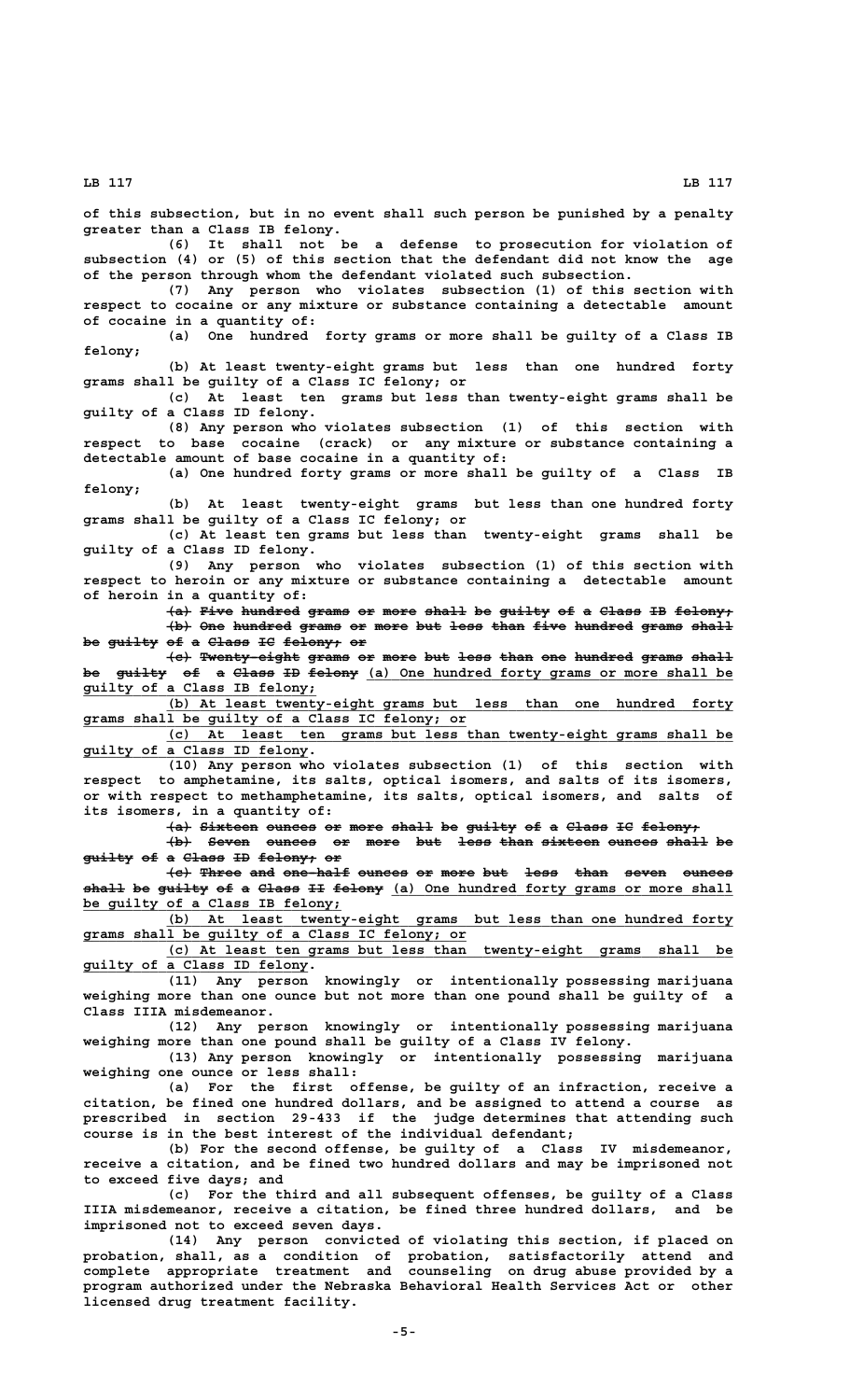**(15) Any person convicted of violating this section, if sentenced to the Department of Correctional Services, shall attend appropriate treatment and counseling on drug abuse.**

 **\_\_\_\_\_\_\_\_\_\_\_\_\_\_\_\_\_\_\_\_\_\_\_\_\_\_\_\_\_\_\_\_\_\_\_\_\_\_\_\_\_\_\_\_\_\_\_\_\_\_\_\_\_\_\_\_\_\_\_\_\_\_\_ (16) Any person knowingly or intentionally possessing a firearm** while in violation of subsection (1) of this section shall be punished by the  $next$  higher penalty classification than the penalty prescribed in subsection  **\_\_\_\_\_\_\_\_\_\_\_\_\_\_\_\_\_\_\_\_\_\_\_\_\_\_\_\_\_\_\_\_\_\_\_\_\_\_\_\_\_\_\_\_\_\_\_\_\_\_\_\_\_\_\_\_\_\_\_\_\_\_\_\_\_\_\_\_\_\_\_\_\_\_\_\_\_\_ (2), (7), (8), (9), or (10) of this section, but in no event shall such person \_\_\_\_\_\_\_\_\_\_\_\_\_\_\_\_\_\_\_\_\_\_\_\_\_\_\_\_\_\_\_\_\_\_\_\_\_\_\_\_\_\_\_\_\_\_\_\_\_\_\_\_\_\_\_\_ be punished by a penalty greater than a Class IB felony.**

**(17) A person knowingly or intentionally possessing a firearm while \_\_\_\_ —————————— — ——————— ————** in violation of subsection (1) of this section or while in possession of money **used or intended to be used to facilitate a violation of subsection (1) of this section shall be guilty of a Class IV felony.**

**Sec. 4. Section 28-450, Revised Statutes Supplement, 2004, is amended to read:**

**28-450. No person shall sell, distribute, or otherwise transfer any \_\_\_\_ drug product containing ephedrine, pseudoephedrine, or phenylpropanolamine, or their salts, isomers, or salts of isomers, if the person knows that the \_\_\_\_ transferee will use the drug product as an immediate precursor to any controlled substance. No person shall unlawfully sell, transfer, or ————————— —— \_\_\_\_\_\_\_\_\_\_\_\_\_\_\_\_\_\_\_\_\_\_\_ distribute, or otherwise transfer such a product with reckless disregard as to** how the drug product will be used. Any person who violates this section is **guilty of a Class III misdemeanor.**

**Sec. 5. Section 28-456, Revised Statutes Supplement, 2004, is amended to read:**

**28-456. (1) Any drug products containing phenylpropanolamine, pseudoephedrine, or their salts, optical isomers, or salts of such optical isomers may be sold without a prescription only if they are:**

**(a) Labeled and marketed in a manner consistent with the pertinent OTC Tentative Final or Final Monograph;**

**(b) Manufactured and distributed for legitimate medicinal use in a** manner that reduces or eliminates the likelihood of abuse; and

**(c) Packaged as follows:**

(i) Except for liquids, sold in package sizes of not more than  $t$ hree  $\frac{1}{2}$  and  $\frac{1}{2}$  one thousand four hundred forty milligrams of pseudoephedrine base or three grams one thousand four hundred forty milligrams of phenylpropanolamine **base, in blister packs, each blister containing not more than two dosage units, or if the use of blister packs is technically infeasible, in unit dose packets or pouches; and**

(ii) For liquids, sold in package sizes of not more than  $\frac{1}{2}$   $\frac{1}{2}$ one thousand four hundred forty milligrams of pseudoephedrine base or three  $\frac{1}{2}$  and  $\frac{1}{2}$  one thousand four hundred forty milligrams of phenylpropanolamine base;

 **\_\_\_\_\_\_\_\_\_\_\_\_\_\_\_\_\_\_\_\_\_\_\_\_\_\_\_\_\_\_\_\_\_\_\_\_\_\_\_\_\_\_\_\_\_\_\_\_\_\_\_\_\_\_\_\_\_\_\_\_\_\_\_\_\_\_\_\_ (d) Sold by a person, eighteen years of age or older, in the course \_\_\_\_\_\_\_\_\_\_\_\_\_\_\_\_\_\_\_\_\_\_\_\_\_\_\_\_\_\_\_\_\_\_\_\_\_\_\_\_\_\_\_\_\_\_\_\_\_\_\_\_\_\_\_\_\_\_\_\_\_\_\_\_\_\_\_\_\_\_\_\_\_\_\_\_\_\_ of his or her employment to a customer, eighteen years of age or older, with \_\_\_\_\_\_\_\_\_\_\_\_\_\_\_\_\_\_\_\_\_\_\_\_\_\_\_ the following restrictions:**

 **\_\_\_\_\_\_\_\_\_\_\_\_\_\_\_\_\_\_\_\_\_\_\_\_\_\_\_\_\_\_\_\_\_\_\_\_\_\_\_\_\_\_\_\_\_\_\_\_\_\_\_\_\_\_\_\_\_\_\_\_\_\_\_\_\_\_\_\_ (i) No customer shall be allowed to purchase, receive, or otherwise \_\_\_\_\_\_\_\_\_\_\_\_\_\_\_\_\_\_\_\_\_\_\_\_\_\_\_\_\_\_\_\_\_\_\_\_\_\_\_\_\_\_\_\_\_\_\_\_\_\_\_\_\_\_\_\_\_\_\_\_\_\_\_\_\_\_\_\_\_\_\_\_\_\_\_\_\_\_ acquire more than one thousand four hundred forty milligrams of \_\_\_\_\_\_\_\_\_\_\_\_\_\_\_\_\_\_\_\_\_\_\_\_\_\_\_\_\_\_\_\_\_\_\_\_\_\_\_\_\_\_\_\_\_\_\_\_\_\_\_\_\_\_\_\_\_\_\_\_\_\_\_\_\_\_\_\_\_\_\_\_\_\_\_\_\_\_ pseudoephedrine base or one thousand four hundred forty milligrams of \_\_\_\_\_\_\_\_\_\_\_\_\_\_\_\_\_\_\_\_\_\_\_\_\_\_\_\_\_\_\_\_\_\_\_\_\_\_\_\_\_\_\_\_\_\_\_\_\_\_\_\_\_\_\_\_\_\_\_\_\_\_ phenylpropanolamine base during a twenty-four-hour period; and**

 **\_\_\_\_\_\_\_\_\_\_\_\_\_\_\_\_\_\_\_\_\_\_\_\_\_\_\_\_\_\_\_\_\_\_\_\_\_\_\_\_\_\_\_\_\_\_\_\_\_\_\_\_\_\_\_\_\_\_\_\_\_\_\_\_\_\_\_\_ (ii) The customer shall display a valid driver's or operator's \_\_\_\_\_\_\_\_\_\_\_\_\_\_\_\_\_\_\_\_\_\_\_\_\_\_\_\_\_\_\_\_\_\_\_\_\_\_\_\_\_\_\_\_\_\_\_\_\_\_\_\_\_\_\_\_\_\_\_\_\_\_\_\_\_\_\_\_\_\_\_\_\_\_\_\_\_\_ license, a Nebraska state identification card, a military identification card, \_\_\_\_\_\_\_\_\_\_\_\_\_\_\_\_\_\_\_\_\_\_\_\_\_\_\_\_\_\_\_\_\_\_\_\_\_\_\_\_\_\_\_\_\_\_\_\_\_\_\_\_\_\_\_\_\_\_\_\_\_\_\_\_\_\_\_\_\_\_\_\_\_ an alien registration card, or a passport as proof of identification; and**

 **\_\_\_\_\_\_\_\_\_\_\_\_\_\_\_\_\_\_\_\_\_\_\_\_\_\_\_\_\_\_\_\_\_\_\_\_\_\_\_\_\_\_\_\_\_\_\_\_\_\_\_\_\_\_\_\_\_\_\_\_\_\_\_\_\_\_\_\_ (e) Stored behind a counter, in an area not accessible to customers, \_\_\_\_\_\_\_\_\_\_\_\_\_\_\_\_\_\_\_\_\_\_\_\_\_\_\_\_\_\_\_\_\_\_\_\_\_\_\_\_\_\_\_\_\_\_\_\_\_\_\_\_\_\_\_\_\_\_\_\_\_\_\_\_\_\_\_\_\_\_\_\_\_\_\_\_\_\_ or in a locked case so that a customer needs assistance from an employee to \_\_\_\_\_\_\_\_\_\_\_\_\_\_\_\_\_\_\_\_\_\_\_\_\_\_\_\_\_\_\_\_\_\_\_\_\_\_\_\_\_\_\_\_\_\_\_\_\_\_\_\_\_\_\_\_\_\_\_\_\_\_\_\_\_\_\_\_\_\_\_\_\_\_\_\_\_\_ access the drug product, except that this requirement does not apply to liquid \_\_\_\_\_\_\_\_\_\_\_\_\_\_\_\_\_\_\_\_\_\_\_\_\_\_\_\_\_\_\_\_\_\_\_\_\_\_\_\_\_\_\_\_\_\_\_\_\_\_\_\_\_\_\_\_\_\_\_\_\_\_\_\_\_\_\_\_\_\_\_\_\_\_\_\_\_\_ pediatric formulations. For the purposes of this subdivision, liquid \_\_\_\_\_\_\_\_\_\_\_\_\_\_\_\_\_\_\_\_\_\_\_\_\_\_\_\_\_\_\_\_\_\_\_\_\_\_\_\_\_\_\_\_\_\_\_\_\_\_\_\_\_\_\_\_\_\_\_\_\_\_\_\_\_\_\_\_\_\_\_\_\_\_\_\_\_\_ pediatric formulation means a liquid formulation with pseudoephedrine doses of \_\_\_\_\_\_\_\_\_\_\_\_\_\_\_\_\_\_\_\_\_\_\_\_\_\_\_\_\_\_\_\_\_\_\_\_\_\_\_\_\_\_\_\_\_\_\_\_\_\_\_\_\_\_\_\_\_\_\_\_\_\_\_\_\_\_\_\_\_\_\_\_\_\_\_\_\_\_ fifteen milligrams or less that is manufactured and marketed for children \_\_\_\_\_\_\_\_\_\_\_\_\_\_\_\_\_\_\_\_\_\_\_\_\_\_\_\_\_\_\_\_\_\_\_\_\_\_\_\_\_\_\_\_\_\_\_\_\_\_\_\_\_\_\_\_\_\_\_\_\_\_\_\_\_\_\_\_\_\_\_\_\_\_\_\_\_\_ twelve years of age or younger. If it is documented by a law enforcement \_\_\_\_\_\_\_\_\_\_\_\_\_\_\_\_\_\_\_\_\_\_\_\_\_\_\_\_\_\_\_\_\_\_\_\_\_\_\_\_\_\_\_\_\_\_\_\_\_\_\_\_\_\_\_\_\_\_\_\_\_\_\_\_\_\_\_\_\_\_\_\_\_\_\_\_\_\_ agency to the Nebraska State Patrol that a liquid pediatric formulation has \_\_\_\_\_\_\_\_\_\_\_\_\_\_\_\_\_\_\_\_\_\_\_\_\_\_\_\_\_\_\_\_\_\_\_\_\_\_\_\_\_\_\_\_\_\_\_\_\_\_\_\_\_\_\_\_\_\_\_\_\_\_\_\_\_\_\_\_\_\_\_\_\_\_\_\_\_\_ been found at a methamphetamine manufacturing site, the patrol shall present \_\_\_\_\_\_\_\_\_\_\_\_\_\_\_\_\_\_\_\_\_\_\_\_\_\_\_\_\_\_\_\_\_\_\_\_\_\_\_\_\_\_\_\_\_\_\_\_\_\_\_\_\_\_\_\_\_\_\_\_\_\_\_\_\_\_\_\_\_\_\_\_\_\_\_\_\_\_ the documentation to the chief medical officer, as described in section \_\_\_\_\_\_\_\_\_\_\_\_\_\_\_\_\_\_\_\_\_\_\_\_\_\_\_\_\_\_\_\_\_\_\_\_\_\_\_\_\_\_\_\_\_\_\_\_\_\_\_\_\_\_\_\_ 81-3201, who shall issue an order removing the exemption.**

**(2) Any person who sells drug products in violation of this section may be subject to a civil penalty of fifty dollars per day, and for a second or any subsequent violation, the penalty may be one hundred dollars per day. Any such drug products shall be seized and destroyed upon the finding of a violation of this section. The department, in conjunction with the Attorney General, the Nebraska State Patrol, and local law enforcement agencies, shall have authority to make inspections and investigations to enforce this section. In addition, the department may seek injunctive relief for suspected violations of this section.**

 **\_\_\_\_\_\_\_\_\_\_\_\_\_\_\_\_\_\_\_\_\_\_\_\_\_\_\_\_\_\_\_\_\_\_\_\_\_\_\_\_\_\_\_\_\_\_\_\_\_\_\_\_\_\_\_\_\_\_\_ Sec. 6. No person shall purchase, receive, or otherwise acquire,**